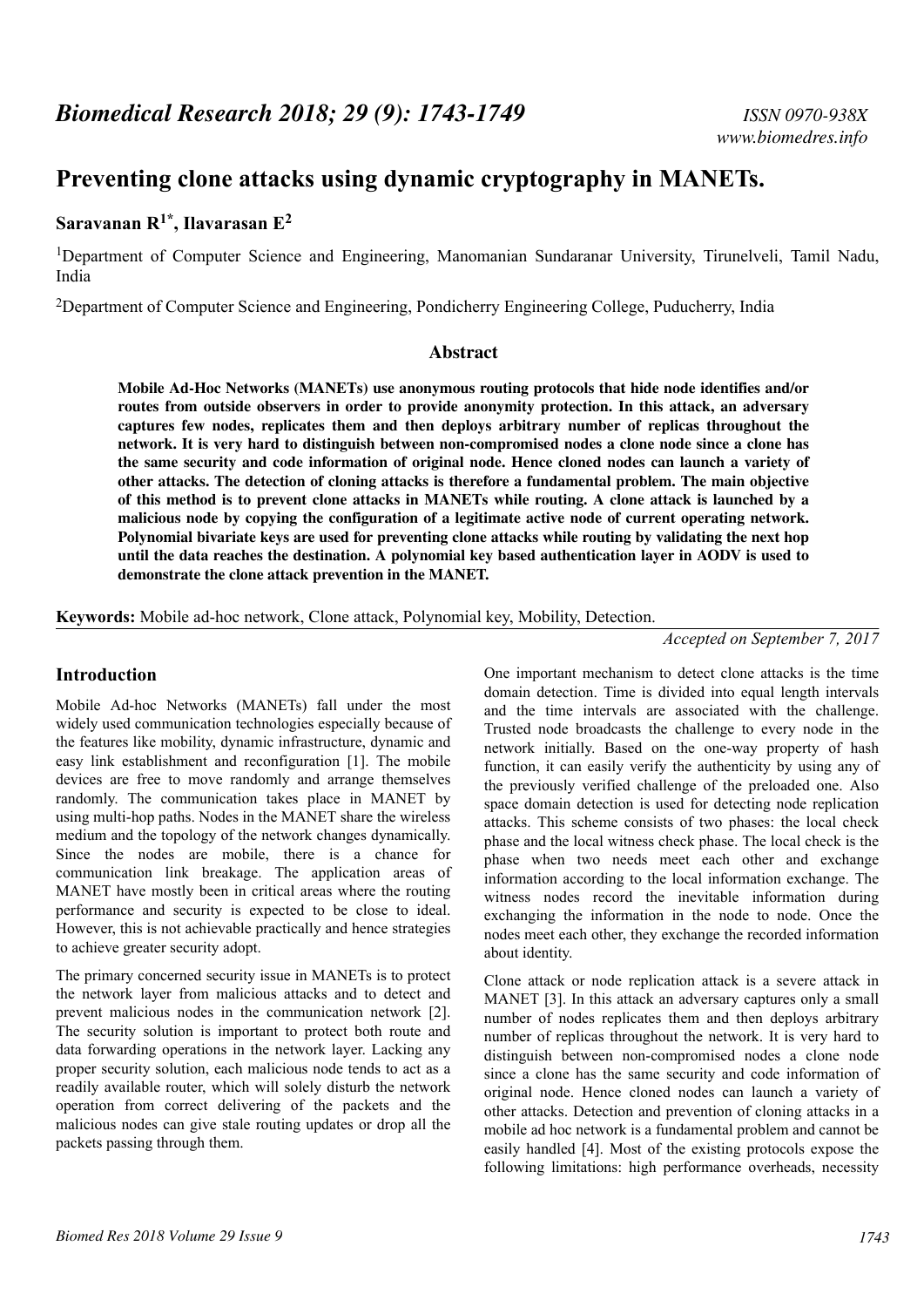of central control, unreasonable assumptions, lack of smart attack detection etc.

The polynomial key verification is used to differentiate the nodes within the network whether they are replicas or legitimate nodes. On encountering malicious nodes, data is sent through alternate routes to reach the destination. The nodes in the network operate with greater security and hence there is greater packet reception lesser loss in the network. Also by routing through legitimate nodes the energy drain is reduced in the network the reason being there is greater energy remaining in PK-AODV.

## **Related Work**

SAR (Secure-Aware Ad Hoc Routing protocol), using AODV, It proposed encryption and decryption process using a common key [5]. SAR defines a level of trust as a metric for routing and as an attribute for security for routing. The main drawback with SAR protocol is whenever the levels of security rise; it needs different keys for different levels, thereby increasing the number of keys [6]. SEAD is a secure efficient ad hoc distance vector routing protocol. It uses one-way hash function without the usage of asymmetric cryptographic mechanism. Authentication is used by this mechanism to differentiate between malicious and non-malicious nodes, and reduces resource consumption attacks launched by malicious nodes. It can overcome DoS, many types of routing attacks and resource consumption attacks also avoid routing loops. The drawback lies whenever the attacker uses the same metric and sequence number used for authentication were same by the recent update message and updates with new update message. ARAN (Authenticated Routing for Ad Hoc Networks) based on cryptographic certificates which overcome all types of attacks in the network layer [7]. ARAN provides authentication, integrity and non-repudiation. However, this protocol mechanism is quite robust against attacks, and is mainly based on prior security coordination among nodes which cannot be correctly assures at all times [8]. Drawbacks for any protocol to be used in the WSN-resource-constrained environment also vulnerability is an issue. Randomized, Efficient, and Distributed (RED) protocol proposed detection of node replication attacks, and self-healing. Detecting replication attacks is a nontrivial problem in MANETs due to the challenges resulted from node mobility, cloned/compromised node conspiracy, and the large number and wide spread replicas [9]. Existing approaches either fails in mobile environments due to the limitations caused by local views or their dependence on invariant claims such as location and neighbour list, or are constrained by the number and malicious activities of the replicas. Detecting Replica Attacks in Mobile Ad Hoc Networks proposed two replication detection schemes (TDD and SDD) to tackle all these challenges from both the time domain and the space domain [10]. The authors have proved that TDD and SDD provide high detection accuracy and excellent resilience against smart and colluding replicas, have no restriction on the number and distribution of replicas, and incur low communication/computation overhead. Dynamic detection of node replication attack aims to detect the cloned node in the environment network. The most obvious attack in wireless sensor network is node replication attack [11]. This attack the nodes are replicated manually based on their id and key values. Cloned node or adversary promotes the node key or id of the legitimate node, creates more replicas of the particular node in the current network with the same id and also this node may cripple the entire network. It detects clone replication attack in dynamic way and to detect the replicas in mobile wireless sensor network [12]. Existing schemes rely on fixed sensor locations and hence do not work in mobile sensor networks, where sensors are expected to move [13]. A fast and effective mobile replica node detection scheme using the sequential probability ratio test was developed [14]. The problem of replica node attacks in MANETs is tackled here. Using SPRT, this scheme detects mobile replicas in an efficient and robust manner at the cost of reasonable overheads. Executing and checking the test cases is not possible all the time in the manual testing. Therefore selecting a test case and ranking is important [15]. The objective of the test case selection is to have a better test case from a pool of test cases and assigning the rank to each test case will leads the software as an error free and which gives a good efficiency. Ranking of test cases is especially useful if a system is a having large number of test cases. Hence selecting and ranking a test case plays an important role in the software testing. Automation tools helps in design and execution of test scripts saving time and cost involved in manual testing [16].

## **Proposed Method**

The bivariate t-degree polynomials coefficient over a finite field '*P*' is calculated by using the following formula, where *P* is a prime number to accommodate a cryptographic key. The key is calculated for the each and every link exists between the nodes.

$$
F(a,b) = \sum_{0 \le i \le t}^{t} c_{ij} a^i b^j \to (1)
$$

As the topology of the network changes dynamically in the MANET, the key is also calculated dynamically. It has one property  $F(x, y) = F(y, x)$  and  $C_{ii} = C_{ii}$ .

The same key is used for the data transmission from *X* to *Y* and From *Y* to *X*. Even though the attacker compromise the node and capture the key, then introduce the malicious node with same configuration by using the compromised parameters, the rest of the normal nodes present in the network can easily identify it is a replicated node since the key of the changed dynamically.

#### **Flat topology**

The flowchart and algorithm description of PK-AODV is shown in figure below.

Figure 1 shows the operation of the nodes inside the network. All nodes are verified using the polynomial key verification process. If the nodes pass the verification, then the nodes can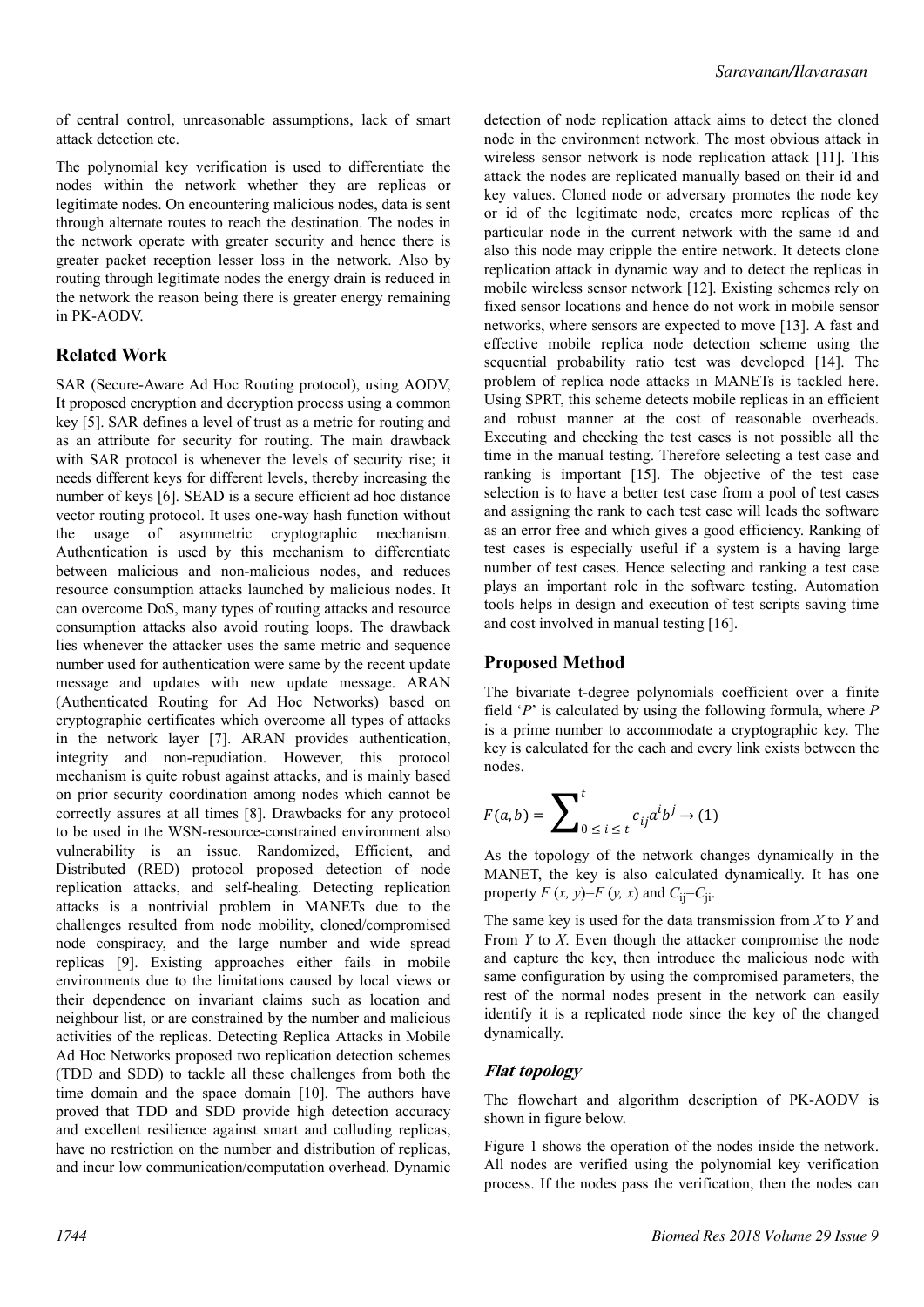continue communicating with the verified node. Otherwise, although the node id remains the same, through the polynomial key verification between the nodes 2 and 4, the node 2 is identified as clone of the legitimate node 2. Preventing the cloned attacker, the communication can be performed through an alternate neighbor of the source node. This process is continuously and consecutively performed until the data reaches the destination.



*Figure 1. Polynomial key verification between nodes.*



## **Hierarchical topology**

The flowchart and algorithm description under hierarchical topology is described below.

If the node that detects the malicious node broadcasts information by sending malicious node ID, then the legitimate node that has the same ID may be eliminated from the routing tables of the neighboring nodes. This is a threat to the network as some of the links will be deleted although they seem to be functioning well. Hence all communicating nodes are verified hop-by-hop whether they are legitimate. This method can hence act as an efficient method to perform communication between the nodes in the network preventing the occurrence of clone attacks.

| Algorithm                                                                                                                                                                                                    |  |  |  |
|--------------------------------------------------------------------------------------------------------------------------------------------------------------------------------------------------------------|--|--|--|
| Set this node = source;                                                                                                                                                                                      |  |  |  |
|                                                                                                                                                                                                              |  |  |  |
| Get neighbours(this node);                                                                                                                                                                                   |  |  |  |
| Send request RREQ to all the neighbours(this node);                                                                                                                                                          |  |  |  |
| Each node sends $PREF$ along with the $Pkey_{R}$ :                                                                                                                                                           |  |  |  |
| Source receives $Pkey_R$ and estimates $Pkey_F$ ;<br>If { $Pkey_R == Pkey_F$ {<br>Send data this node $\rightarrow$ next node<br>Set this $node = next node;$<br>Goto step 1 until data reaches destination; |  |  |  |
| } else {                                                                                                                                                                                                     |  |  |  |
| Skip the node and goto step 4;                                                                                                                                                                               |  |  |  |
|                                                                                                                                                                                                              |  |  |  |
|                                                                                                                                                                                                              |  |  |  |

| <b>Line No</b> | <b>Algorithm</b>                                                        |  |  |
|----------------|-------------------------------------------------------------------------|--|--|
|                | For all $n \in N$ {                                                     |  |  |
| 2              | BS sends Pilot signal to n;                                             |  |  |
| 3              | n replies to BS with distances;                                         |  |  |
| 4              |                                                                         |  |  |
| 5              | Pick a node for each region $r \in G$ as CH {                           |  |  |
| 6              | If i's distance $\leq$ Range(CH) $\{ \#$ i $\in$ N                      |  |  |
| 7              | CH send Pkey <sub>F</sub> to node i                                     |  |  |
| 8              | node i replies with Pkeyg                                               |  |  |
| 9              | If { $P_{\text{keyR}} == P_{\text{keyF}}$ {                             |  |  |
| 10             | Add node <i>i</i> to cluster <i>r</i> until max cluster size is reached |  |  |
| 11             | $\}$ else $\{$                                                          |  |  |
| 12             | Skip i and goto step 5                                                  |  |  |
| 13             |                                                                         |  |  |
| 14             | Follow flat topology for data transfer from node to BS via CH           |  |  |

## **Simulation analysis**

The simulation of the proposed system against a scenario with the attacks modelled is performed using the network simulator. The nodes in the network are verified whether malicious or not depending on the key.

## **Analysis under flat topology**

The working of PK-AODV is accessed in the flat topology of 30 nodes is simulated with a random number of nodes behaving maliciously during runtime. Randomly some of these nodes are replicated in the network. The malicious nodes are modeled by creation of keys other than the polynomial function but with the same id number. During hop-by-hop communication from source to destination, each node is check for the polynomial key verification and only on successful verification is the data sent across the network. When a clone attacker is encountered, an alternate path is taken by the data. The performance of this work is analysed by measuring the packet receive rate, packet loss rate, energy consumption and detection ratio. Table 1 shows the simulation parameters used for the simulation.

*Table 1. Simulation parameters used for the proposed method.*

**Parameter Value**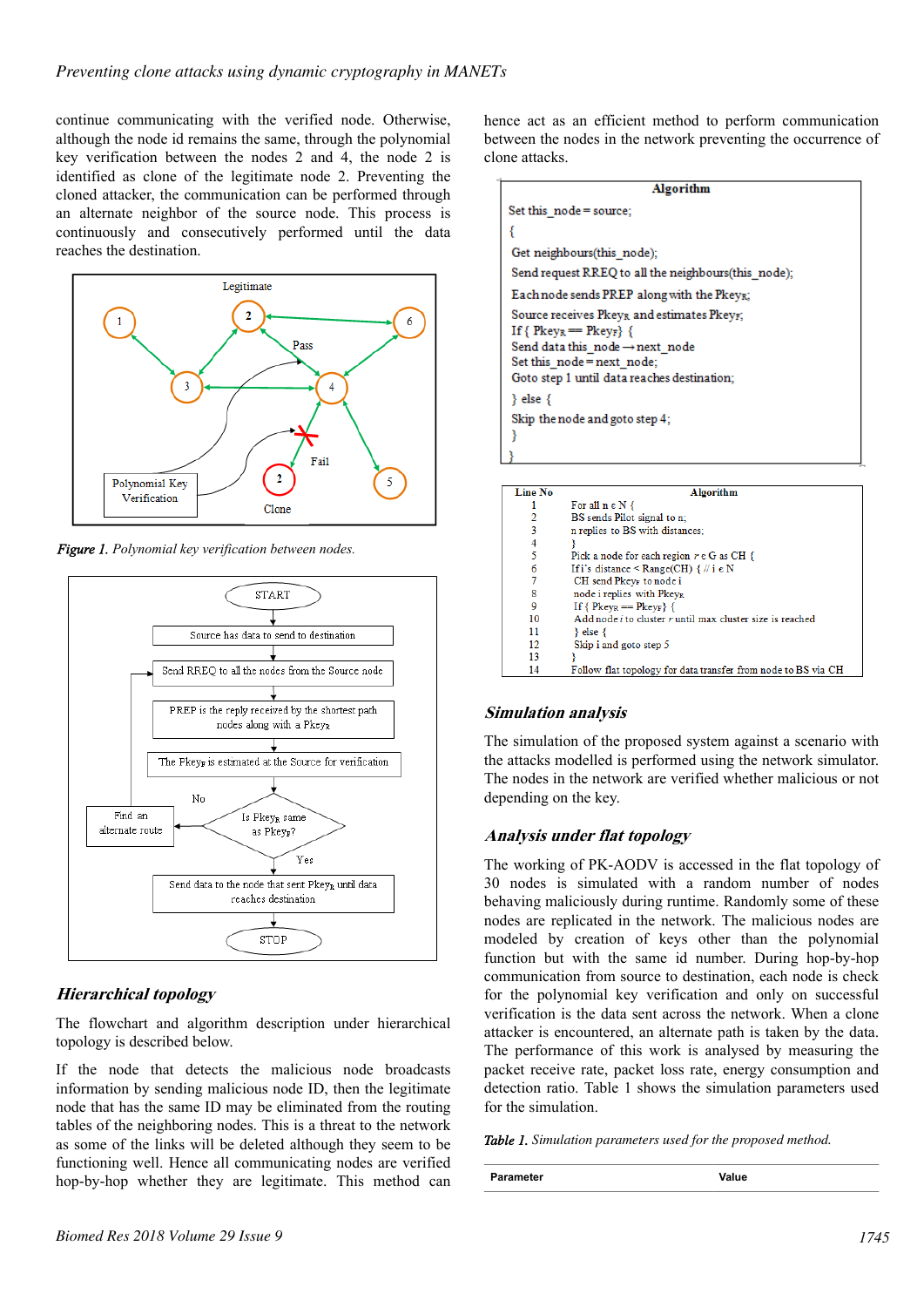|  |  | PLR=(Number of packets dropped)/Time $\rightarrow$ (3) |  |
|--|--|--------------------------------------------------------|--|
|--|--|--------------------------------------------------------|--|



*Figure 2. Packet received rates of AODV and PK-AODV (flat).*



*Figure 3. Packet loss rates of AODV and PK-AODV (flat).*



*Figure 4. Packet received rates of AODV and PK-AODV (flat).*

Figure 3 shows the comparison of the packet loss rates of both AODV and PK-AODV. The reason why the proposed method performs better than the normal AODV is that the cloned nodes cause packet loss in the network.





# **Packet receive rate**

The packet receive rate is measured by counting the actual number of packets received over the simulation time.

PRR=(No. of packets received)/time  $\rightarrow$  (2)

It can be observed from the Figure 2 that the number of packets received by the PK-AODV mechanism is greater than that of the normal AODV mechanism. This is because of the avoidance of the cloned nodes from within the regular routes while information is transferred within the network.

# **Packet loss rate**

The total number of packets lost over the simulation time is called as the packet loss rate. The packet loss rate is defined by the Equation 3.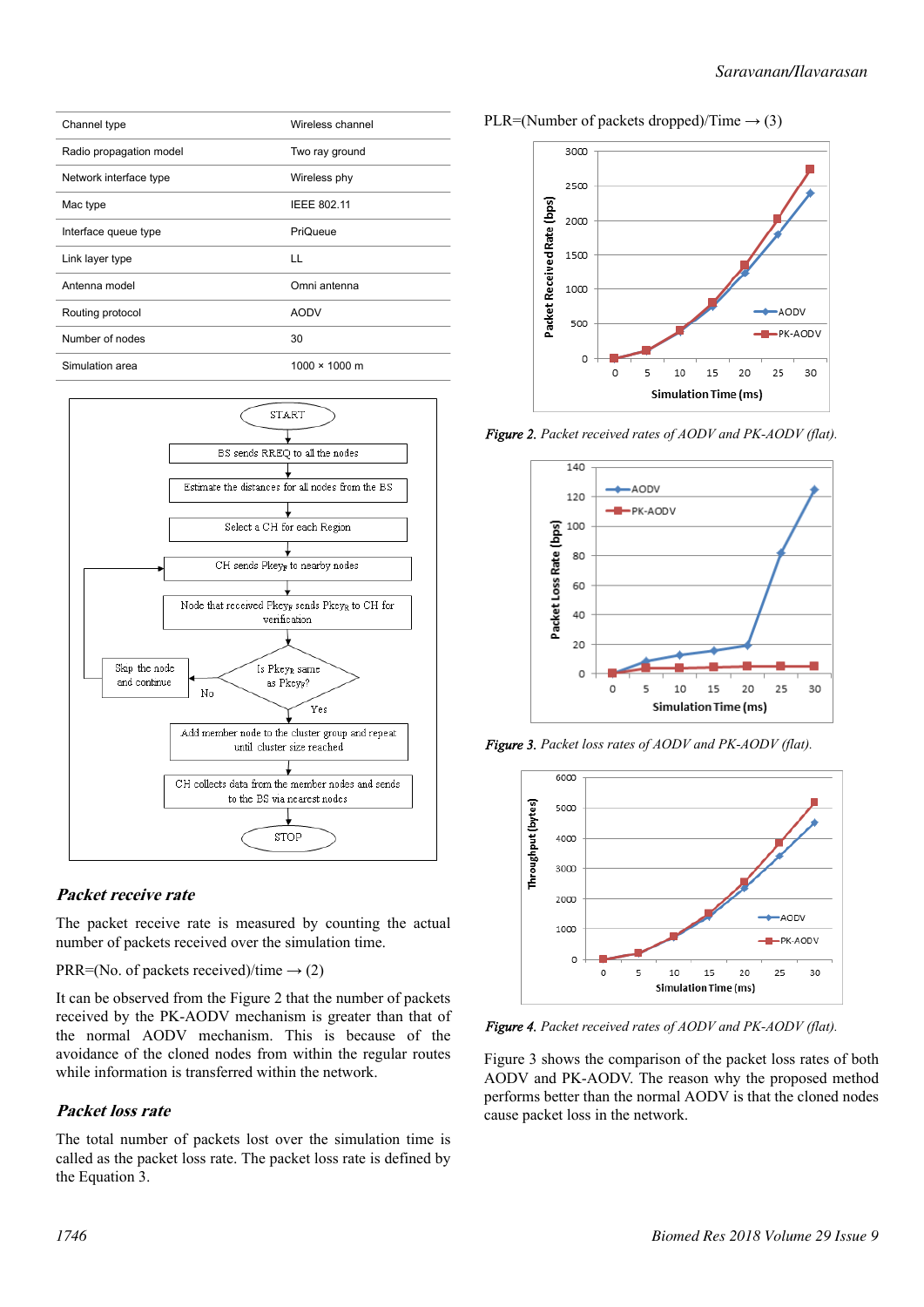## **Throughput**

The total number packet delivered by the various nodes in the entire network is called as throughput. The network throughput is given in bytes over the simulation time for both AODV and PK-AODV in Figure 4.

# **Residual energy**

The residual energy is the energy remaining in a node and it is calculated by using the following formula in Equation 4.



*Figure 5. Packet received rates of AODV and PK-AODV (flat).*

```
Average residual energy=E_T-(n \times P_T) \rightarrow (4)
```
Where,

E<sub>T</sub>-Total energy

*n*-Number of transmission

*P*<sub>T</sub>-Transmission power

Clearly, the energy consumed by the data transmission and reception processes is avoided in the PK-AODV method which is why there is greater average residual energy when compared to the AODV mechanism (Figure 5).

## **Analysis under hierarchical topology**

The working of PK-AODV and AODV is assessed first in the flat topology in a 30-node scenario. The flat topology analysis is more like an intermediate stage of the development of the proposed protocols. Similar to the previous analysis, PDR, PLR, throughput, and residual energy are shown for PK-AODV and AODV.

# **Packet receive rate**

The packet receive rate is measured by counting the actual number of packets received over the simulation time.

It can be observed from the Figure 6 that the number of packets received by the PK-AODV mechanism is greater than that of the normal AODV mechanism.

## **Packet loss rate**

The total number of packets lost over the simulation time is called as the packet loss rate. The packet loss rate is defined by the Equation 3.

Figure 7 shows the comparison of the packet loss rates of both AODV and PK-AODV. The reason why the proposed method performs better than the normal AODV is that the cloned nodes cause packet loss in the network.



*Figure 6. Packet received rates of AODV and PK-AODV (hierarchical).*



*Figure 7. Packet loss rates of AODV and PK-AODV (hierarchical).*

## **Throughput**

The total number packet delivered by the various nodes in the entire network is called as throughput. The network throughput is given in bytes over the simulation time for both AODV and PK-AODV in Figure 8.

## **Residual energy**

The residual energy is the energy remaining in a node and it is calculated by using the following formula in Equation 4.

Clearly, the energy consumed by the data transmission and reception processes is avoided in the PK-AODV method which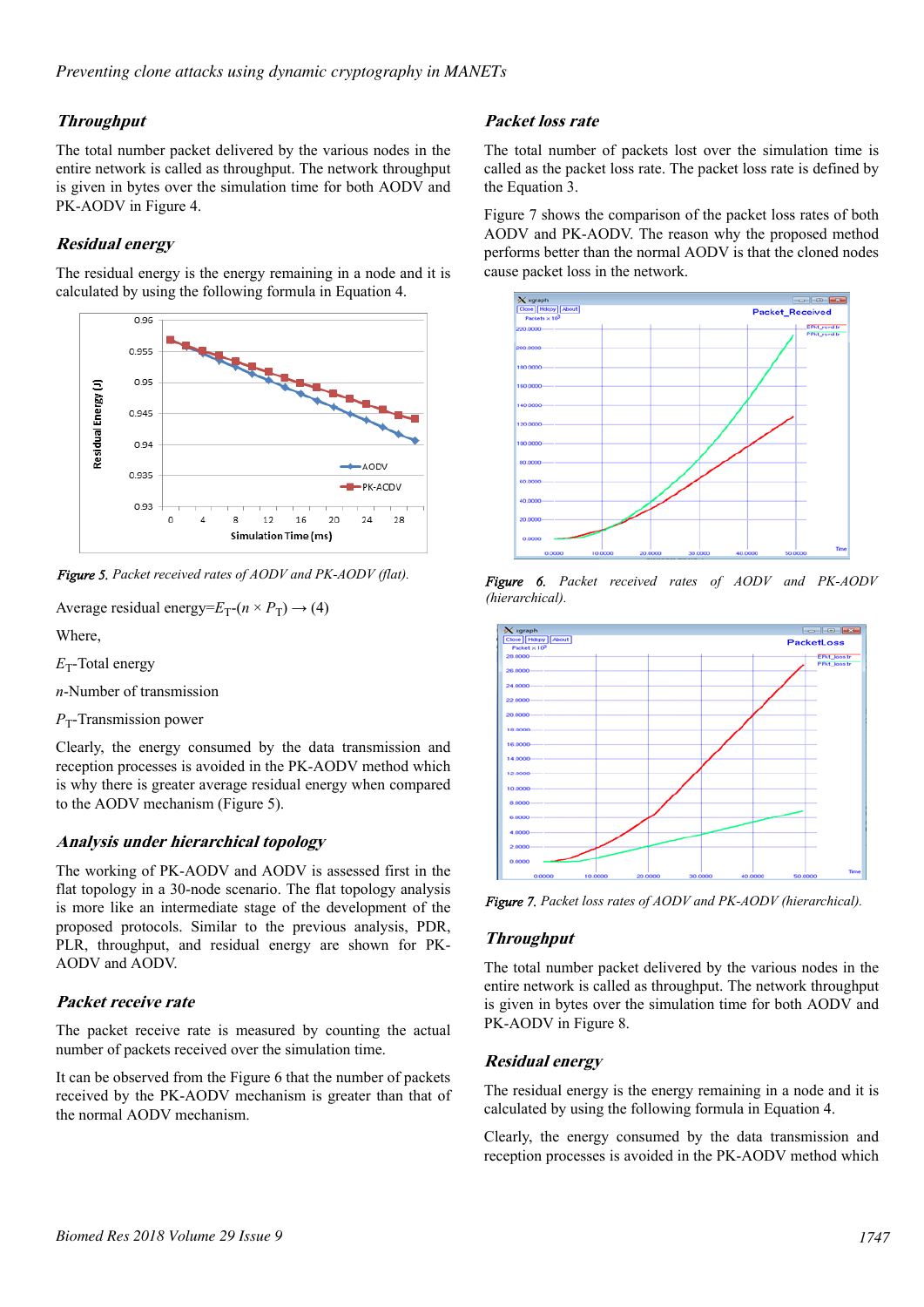is why there is greater average residual energy when compared to the AODV mechanism (Figure 9).



*Figure 8. Packet received rates of AODV and PK-AODV (hierarchical).*



*Figure 9. Packet received rates of AODV and PK-AODV (hierarchical).*

#### **Conclusion**

The polynomial key verification is hence used to differentiate the nodes within the network whether they are replicas or legitimate nodes while communication is performed. On encountering malicious nodes, data is sent through alternate routes to reach the destination. The nodes in the network operate with greater security and hence there is greater packet reception lesser loss in the network. Also by routing through legitimate nodes the energy drain is reduced in the network which is why there is greater energy remaining in PK-AODV.

Future works aim at providing data integrity by combining PK-AODV with security algorithms. Also this mechanism can be adopted by hybrid networks by implementing the suitable integration modules, which can be done in future works.

#### **References**

- 1. Laura MF. Mobile networks and applications. ACM Dig Lib 2001; 6: 239-249.
- 2. Suresh S, Mike W, Raghavendra CS. Power-aware routing in mobile ad hoc networks. Proc Fourth ACM/IEEE Conf Mob Comp Network 1998; 181-190.
- 3. Manjeet S, Gaganpreet K. Surveys of attacks in MANET. Int J Adv Res Comp Sci Softw Eng 2013; 3.
- 4. Mauro C. Distributed detection of clone attacks in wireless sensor networks. IEEE Trans Depend Secure Comp 2011; 8.
- 5. Yi S, Naldurg P, Kravets R. Security-aware Ad Hoc routing for wireless networks. Proc ACM MOBIHOC 2001; 299-302.
- 6. Hu YC, Johnson DB, Perrig A. SEAD: Secure Efficient Distance vector routing for mobile wireless ad hoc networks. Proc 4th IEEE Workshop Mob Comp Sys Appl Callicoon NY 2002; 3-13.
- 7. Kimaya S, Bridget D, Brian NL, Clay S, Elizabeth M, Belding R. A secure routing protocol for Ad hoc networks. Proceedings of the 10thIEEE International Conference on Network Protocols (ICNP 02) 2002; 78-87.
- 8. Conti M, Di Pietro R, Mancini LV, Mei A. Distributed detection of clone attacks in wireless sensor networks. IEEE Trans Depend Secur Comp 2011; 8: 685-698.
- 9. Xing K, Xiuzhen C. From time domain to space domain: Detecting replica attacks in mobile ad hoc networks. INFOCOM Proc IEEE 2010; 1-9.
- 10. Xing K, Cheng X. From time domain to space domain: detecting replica attacks in mobile Ad hoc networks. 2010 Proceedings IEEE INFOCOM San Diego CA 2010; 1-9.
- 11. Sheela DP, Mahadevan G. Efficient approach to detect clone attacks in wireless sensor networks. IEEE Trans Wireless Netw 2011.
- 12. Balaganesh M, Nithyadhevi S. Dynamic detection of node replication attack in wireless sensor network using MANET. Int J Comp Appl 2014; 94.
- 13. Wen H, Luo J, Zhou L. Lightweight and effective detection scheme for node clone attack in wireless sensor networks. IET Wireless Sensors 2011.
- 14. Ho M. Fast detection of mobile replica node attacks in wireless sensor networks using sequential hypothesis testing. IEEE Trans Mob Comp 2011; 10.
- 15. Kaluri R, Lakshmanna K, Reddy T, Karnam S, Koppu S. A comparative study on selecting and ranking the test cases in software testing. ARPN J Eng Appl Sci 2016; 11: 754-757.
- 16. Rishab JC, Kaluri R. Design of automation scripts execution application for Selenium Webdriver and TestNG Framework. ARPN J Eng Appl Sci 2015; 10: 2.